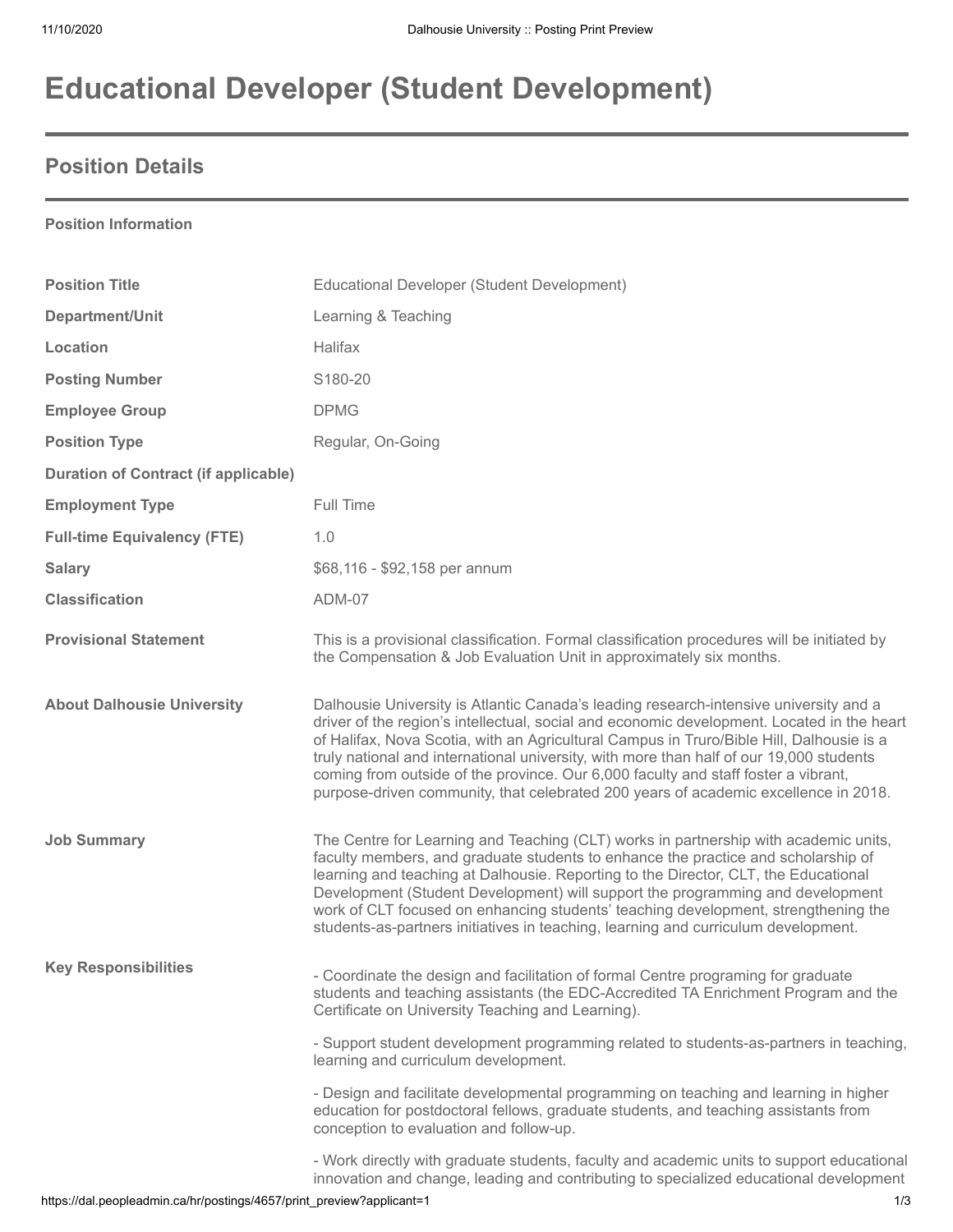| 11/10/2020                        | Dalhousie University :: Posting Print Preview                                                                                                                                                                                                                                                                                                                                                                                                                                                                                                                                                           |
|-----------------------------------|---------------------------------------------------------------------------------------------------------------------------------------------------------------------------------------------------------------------------------------------------------------------------------------------------------------------------------------------------------------------------------------------------------------------------------------------------------------------------------------------------------------------------------------------------------------------------------------------------------|
|                                   | activities, workshops and conferences particularly aimed at faculty, part-time academics,<br>and graduate students.                                                                                                                                                                                                                                                                                                                                                                                                                                                                                     |
|                                   | - Conduct confidential consultations with individual faculty with a view to improving the<br>quality of teaching and learning.                                                                                                                                                                                                                                                                                                                                                                                                                                                                          |
|                                   | - Engage individually and collaboratively on research related to educational development<br>and higher education teaching and learning.                                                                                                                                                                                                                                                                                                                                                                                                                                                                 |
| <b>Note</b>                       | Please submit a letter of interest with your CV outlining how your work experience and<br>interests align with the position.                                                                                                                                                                                                                                                                                                                                                                                                                                                                            |
| <b>Qualifications</b>             | Masters degree in a relevant field, plus a minimum of two to five years' experience in<br>educational development in higher education (or an equivalent combination of related<br>training and experience). Preference will be given to candidates with a relevant doctoral<br>degree. Demonstrated engagement in scholarship related to educational development<br>and teaching and learning in higher education (through publications and presentations).<br>Demonstrated knowledge of and engagement in students' teaching development with a<br>focus on graduate students and teaching assistants. |
| <b>Job Competencies</b>           | The successful candidate is expected to demonstrate proficiency in Dalhousie's core<br>and leadership competencies (https://www.dal.ca/dept/leaders.html), in particular:                                                                                                                                                                                                                                                                                                                                                                                                                               |
|                                   | - Self-Awareness & Professionalism<br>- Respect & Inclusion<br>- Knowledge & Thinking Skills<br>- Service<br>- Relationship Building                                                                                                                                                                                                                                                                                                                                                                                                                                                                    |
| <b>Additional Information</b>     | Dalhousie University supports a healthy and balanced lifestyle. Our total compensation<br>package includes a defined benefit pension plan, health and dental plans, a health<br>spending account, an employee and family assistance program and a tuition assistance<br>program.                                                                                                                                                                                                                                                                                                                        |
| <b>Application Consideration</b>  | Applications from university employees and external candidates are given concurrent<br>consideration. Among short-listed candidates, university employees will be given special<br>consideration.                                                                                                                                                                                                                                                                                                                                                                                                       |
|                                   | We thank all applicants for their interest, however, only candidates selected for an<br>interview will be contacted.                                                                                                                                                                                                                                                                                                                                                                                                                                                                                    |
| <b>Diversity Statement</b>        | Dalhousie University is committed to fostering a collegial culture grounded in diversity<br>and inclusiveness. The university encourages applications from Indigenous persons,<br>persons with a disability, racially visible persons, women, persons of a minority sexual<br>orientation and/or gender identity, and all candidates who would contribute to the<br>diversity of our community. For more information, please visit<br>www.dal.ca/hiringfordiversity.                                                                                                                                    |
| <b>Posting Detail Information</b> |                                                                                                                                                                                                                                                                                                                                                                                                                                                                                                                                                                                                         |
| <b>Number of Vacancies</b>        | 1                                                                                                                                                                                                                                                                                                                                                                                                                                                                                                                                                                                                       |
| <b>Open Date</b>                  | 11/10/2020                                                                                                                                                                                                                                                                                                                                                                                                                                                                                                                                                                                              |
| <b>Close Date</b>                 | 11/25/2020                                                                                                                                                                                                                                                                                                                                                                                                                                                                                                                                                                                              |
| <b>Open Until Filled</b>          | <b>No</b>                                                                                                                                                                                                                                                                                                                                                                                                                                                                                                                                                                                               |

**Special Instructions to Applicant**